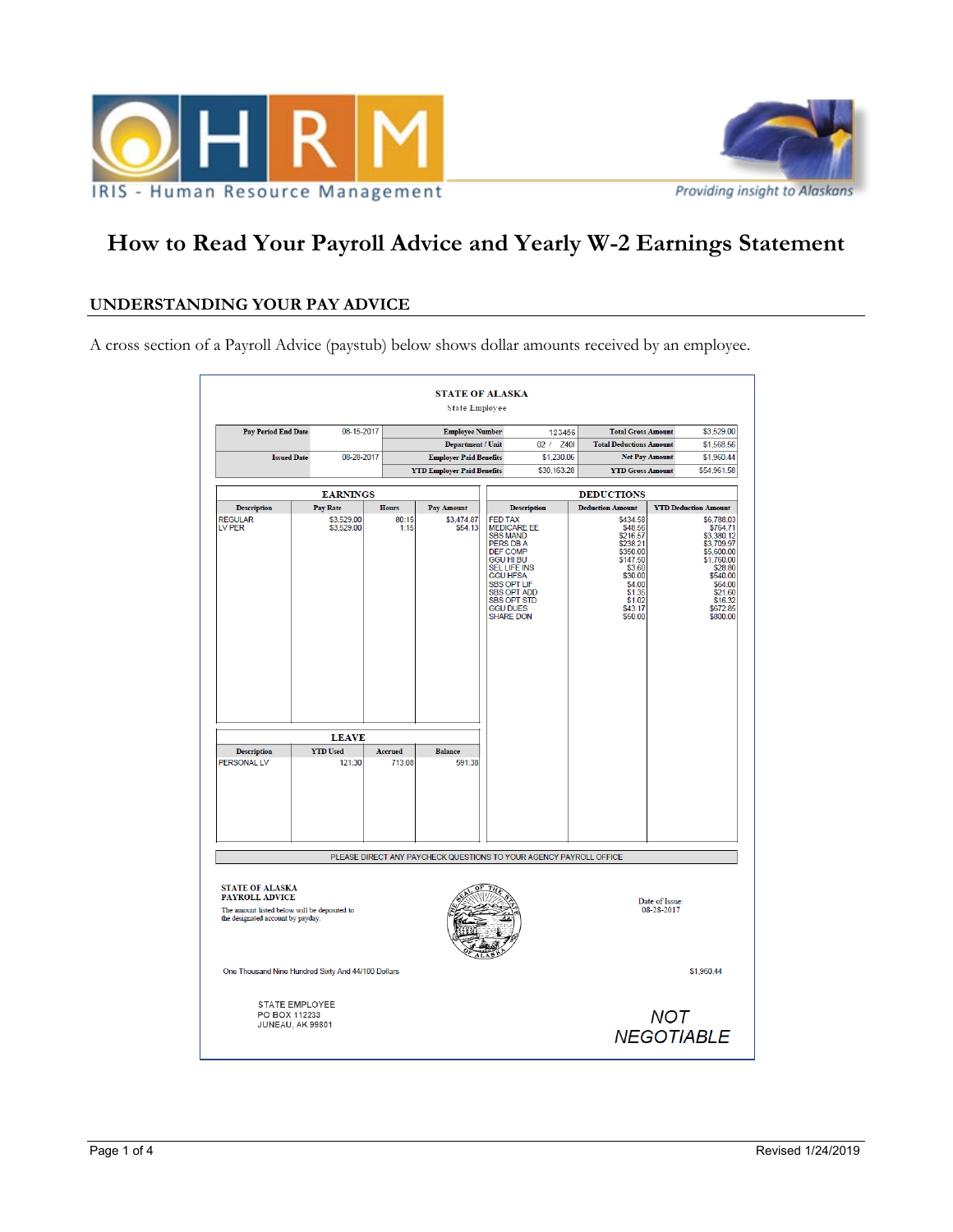# IN THE EXAMPLE ABOVE:

- **EMPLOYER PAID BENEFITS:** \$1,230.06. Current pay period total of charges paid by the employer on behalf of the employee including costs such as the employer's contribution for SBS, retirement, Health Insurance premiums, Unemployment Insurance, Medicare, Workers Compensation, Cashin and Terminal Leave liability. This does not include any amounts paid by the employee and is informational only.
- **YTD EMPLOYER PAID BENEFITS:** \$30,163.28. Year-to-date total of charges paid by the employer on behalf of the employee including costs such as the employer's contribution for SBS, retirement, Health Insurance premiums, Unemployment Insurance, Medicare, Workers Compensation, Cashin and Terminal Leave liability. This does not include any amounts paid by the employee and is informational only.
- **TOTAL GROSS AMOUNT:** \$3,529.00. Current pay period gross pay *issued*. Gross pay includes your total pay before deductions, reductions and taxes have been subtracted. It can include base pay, premium pays, travel, per diem, leave cash-in amounts.
- **TOTAL DEDUCTIONS AMOUNT:** \$1,568.56. Current pay period total of all deductions including such items as Federal Tax Withholding, Supplemental Benefits System (SBS) Mandatory contribution, Voluntary SBS, Health Flexible Spending Account (HFSA), union dues, and employee premiums for health insurance. These items are employee paid premiums which reduce pay. Also included in this total are any flat amount deductions distributed to financial institutions; this does not include the final net pay distribution.
- **NET PAY AMOUNT:** \$1,960.44: The final amount printed on the employee's warrant or amount deposited into an employee's direct deposit account.
- **YTD GROSS AMOUNT:** \$3,529.00. All gross pay *issued* between January 1 (01/01/xx) and December 31  $(12/31/xx)$ . Gross pay includes your total pay before deductions have been subtracted. It can include base pay, premium pays, travel, per diem, leave cash-in amounts, etc.
- **EARNINGS:** A detail of all current pay period payroll earnings which contribute to the Total Gross Amount displayed above.
- **DEDUCTIONS:** A detail of all current pay period deduction which contribute to the Total Deductions Amount displayed above.

#### Taxable Fringe Benefits:

Deductions such as federal taxes, employee Medicare contributions, and SBS contributions may be impacted by noncash taxable fringe benefits paid for by the employer such as Legal Trust, Group Term Life Insurance over \$50,000, etc. Non-cash taxable fringe benefits are not included in the Total Gross Amount or Earnings column of the paystub because it is an employer paid fringe benefit.

- **LEAVE:** Year-to-date (YTD) leave used is totaled by leave type in the YTD Used column, the leave accrued in the current pay period will be displayed in the Accrued column, and the leave balance as of the check issue date is displayed in the Balance column.
	- o The cash value of personal/annual leave does not display on the payroll advice.

### **HOW IS YOUR PAYCHECK COMPUTED FROM GROSS PAY TO NET PAY**

The employee submits a timesheet that reflects all activity preformed in a pay period. It is analyzed and hours for each pay type are totaled and entered by pay event type in the IRIS Human Resource Management (HRM) application. A list of all earnings and deduction pay event types can be found under **Reference Sheets and**  Matrices at [http://doa.alaska.gov/dof/payroll/reference.html.](http://doa.alaska.gov/dof/payroll/reference.html) Based on those entries and other information in HRM, the system automatically calculates pay due for the employee. Once the total gross pay is calculated, then pretax deductions such as SBS, retirement (if applicable), and other deductions are subtracted. Applicable Medicare and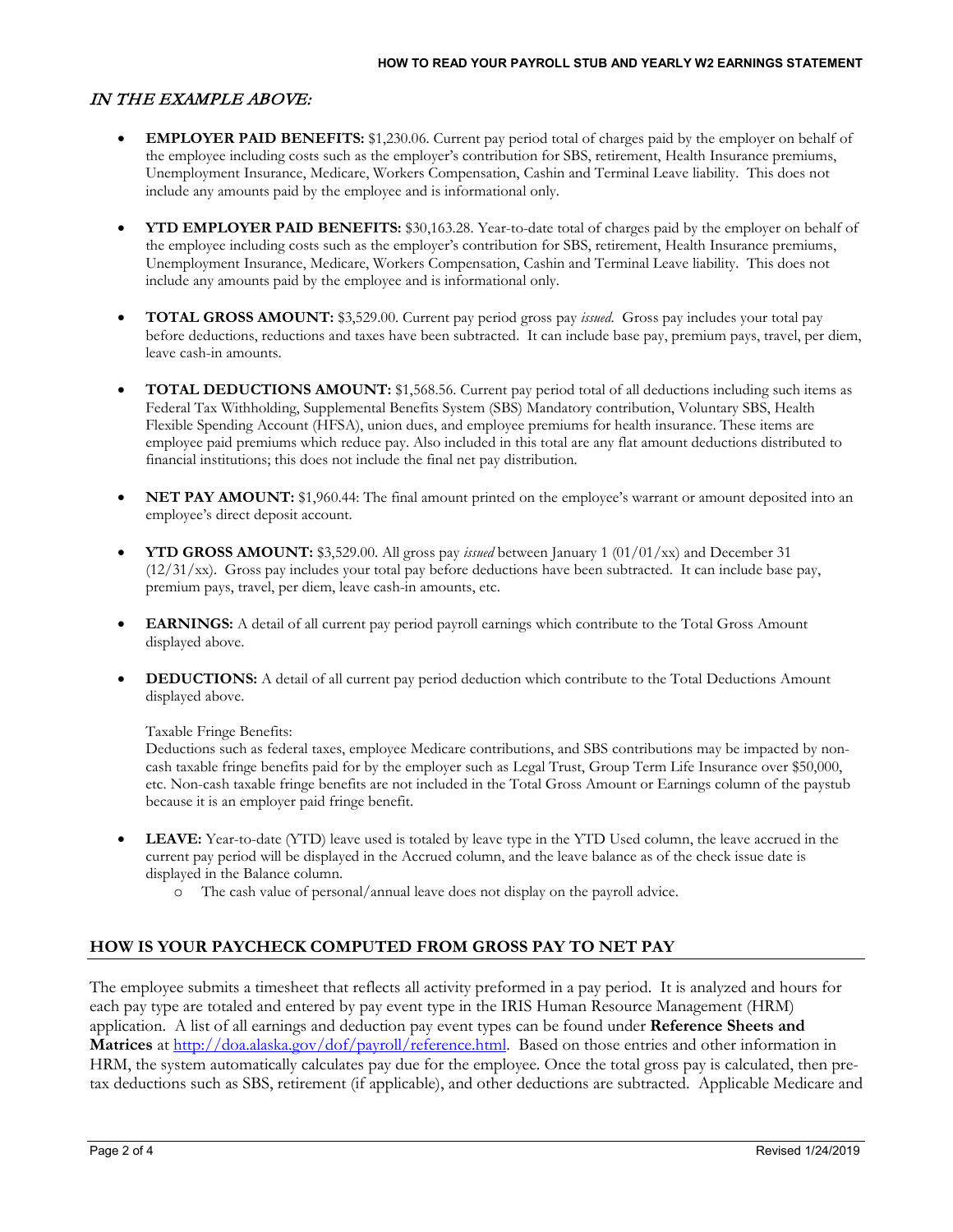#### **HOW TO READ YOUR PAYROLL STUB AND YEARLY W2 EARNINGS STATEMENT**

Federal Taxes are calculated based on the current W-4 submitted by the employee and subtracted from the adjusted gross. Then NET deductions are subtracted out resulting in the final amount an employee will receive.

| <b>GROSS PAY</b> |                                                                                             |
|------------------|---------------------------------------------------------------------------------------------|
| +                | Plus: Non-Cash/Taxable Fringe Benefit Items                                                 |
|                  | Less: Pre-Tax Deductions                                                                    |
|                  | = Equals: TAXABLE COMPENSATION - Federal Tax Base                                           |
|                  | Less: Federal Tax                                                                           |
| $\sim 100$       | Less: Medicare Tax                                                                          |
| $\sim$           | Less: Non-Cash/Taxable Fringe Benefit Items                                                 |
|                  | Less: Net Deductions                                                                        |
|                  | $=$ Equals: NET PAY (either a paper warrant or the amount of the electronic direct deposit) |
|                  |                                                                                             |

**DIFFERENCES FROM YOUR PAY STUB AND YOUR W-2**

#### **Employees often ask what amounts are reported on a W-2 and why the amounts on their pay stubs are different from amounts on their W-2.**

One reason is the definition of a payroll year is different from a calendar year. The payroll year is pay periods worked from December 16  $(12/16/xx)$  to December 15  $(12/15/xx)$  for employees paid on a semi-monthly schedule, which are paid during the calendar year between January 1  $(01/01/xx)$  and December 31  $(12/31/xx)$ .

The amount reported on a W-2 is based on the IRS rule, *[Constructive Receipt,](http://www.irs.gov/publications/p538/ar02.html#d0e1698)* which refers to the calendar year in which the money is paid and could be received. For example, pay for semi-monthly pay period December 1-15, 2017 is generated and mailed in year 2017. Even if the employee doesn't receive it until after the end of the year, it was mailed, and the employee could have received it in 2017; therefore, it is reported as 2017 wages. Also, all supplemental warrants created through December 31, 2017 are reported as 2017 wages. Pay for time worked from December 16-31, 2017 is paid and received in 2018; therefore, it is reported as 2018 wages.

Another reason is due to the difference between total gross earned and taxable compensation.

**The Pay Stub YTD Gross Amount is all earnings in a year, while the amount reported on a W-2 is taxable compensation which has been reduced from total gross by non-taxable amounts such as employee SBS, health premiums and retirement.**

#### **W-2 WAGE AND TAX STATEMENT**

- **Box 1 - Wages, Tips, Other Compensation.** This includes salary as well as legislative, uniform, cleaning, and tool allowances, taxable moving expense payments, vehicle fringe benefits, excess mileage, taxable per diem and non-cash taxable fringe benefit additions such as legal trust, and imputed income for group term life insurance over \$50.000. The amount in this box has been reduced to reflect employee contributions to mandatory SBS, voluntary SBS, retirement, pre-tax health insurance, and Deferred Compensation.
- **Box 2 - Federal income tax withheld.**
- **Box 3 - Social security wages. Not applicable.**
- **Box 4 - Social security tax withheld. Not applicable.**
- **Box 5 - Medicare wages and tips.** The Medicare base amount is used for the Medicare tax calculation. The amount in this box has been reduced to reflect employee contributions to voluntary SBS, pre-tax health insurance, and includes non-cash taxable fringe benefits.